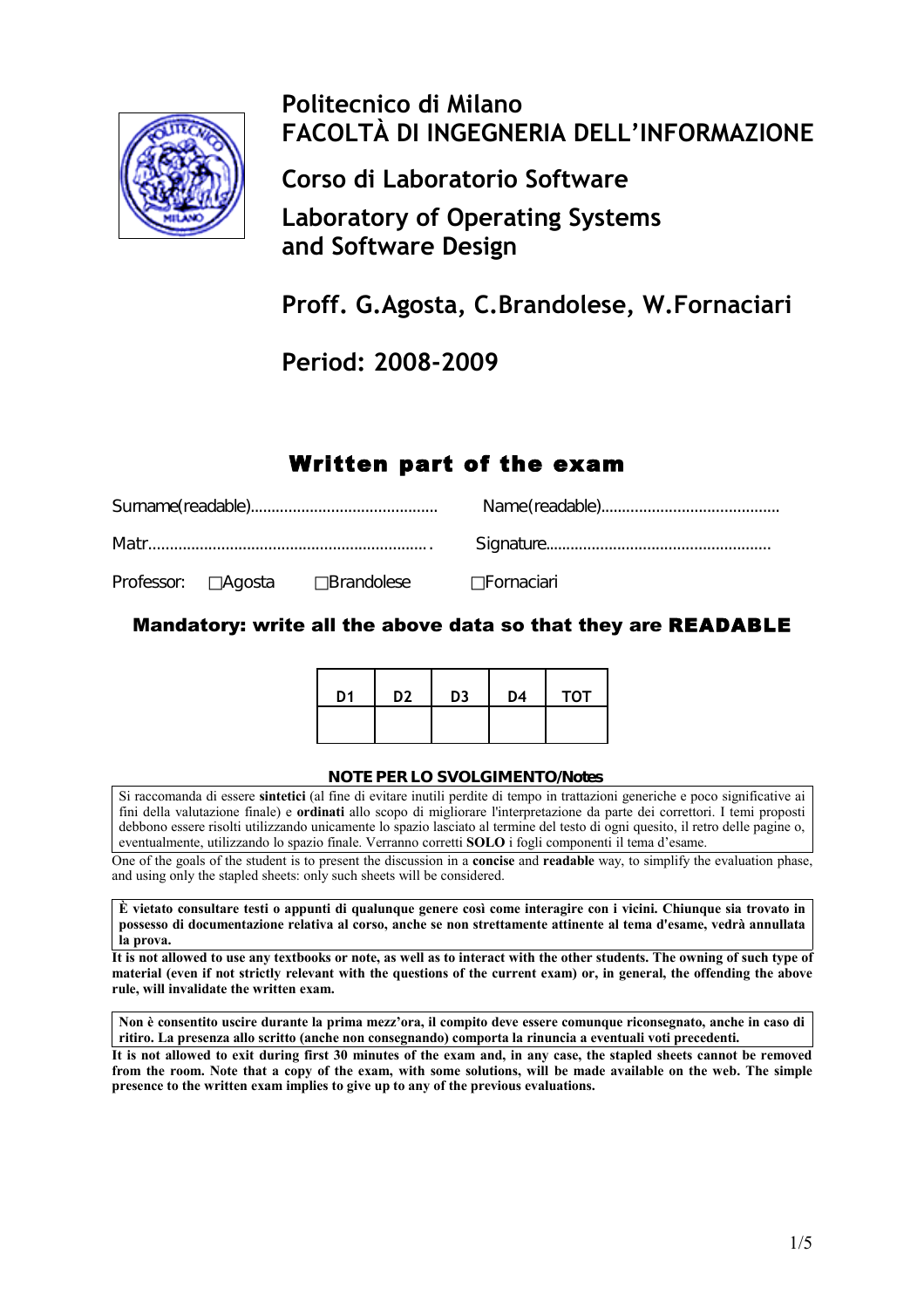Suggested time for the exercise: 15 minutes. Il tempo consigliato per svolgere l'esercizio è di 15 min.

Discutere i meccanismi di soluzione hardware per il problema della mutua esclusione, ed i vantaggi e svantaggi rispetto ai meccanismi software.

Discuss the hardware solutions to the mutual exclusion problem, as well as the advantages and disadvantages of these methods with respect to the software solutions.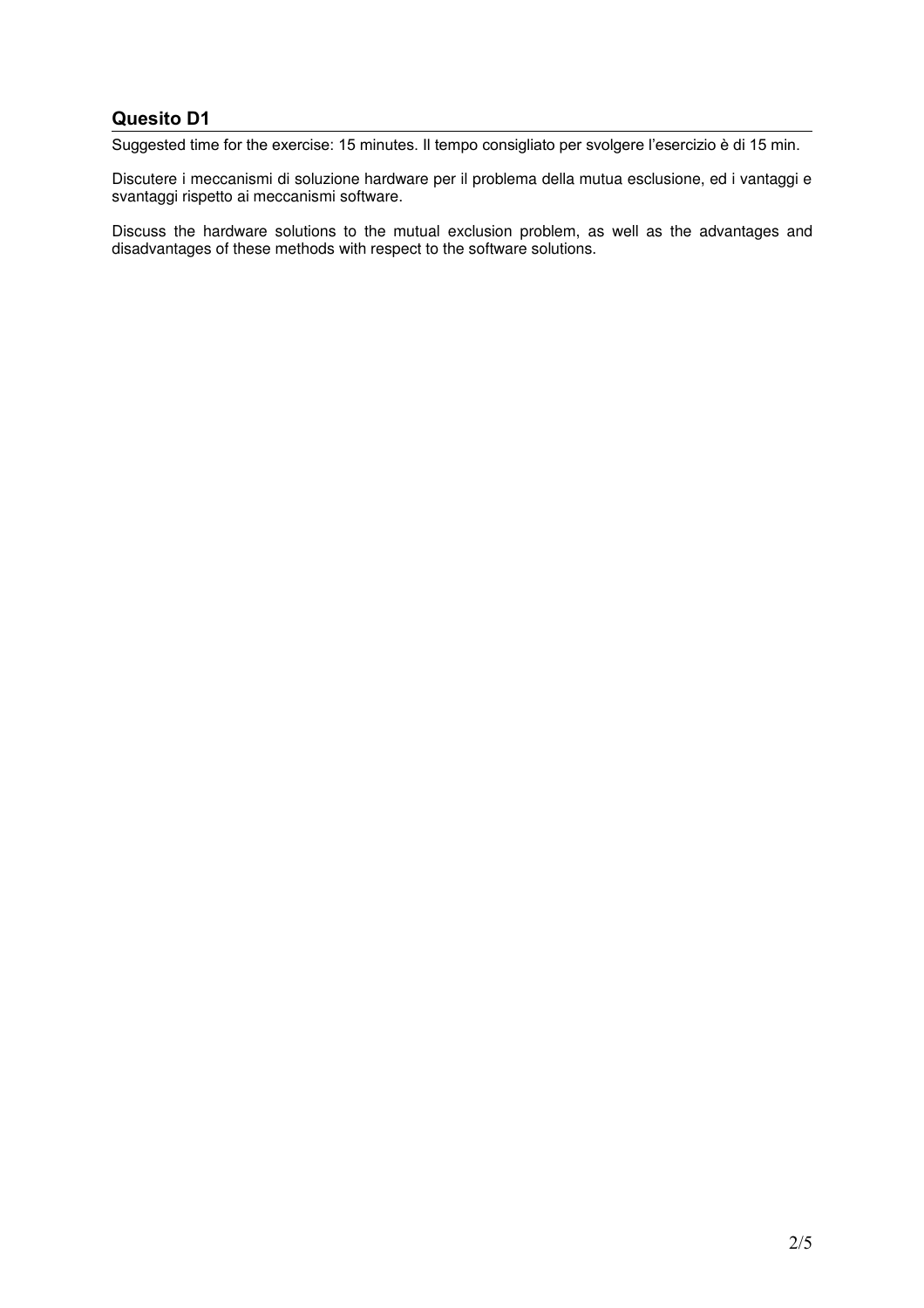Suggested time for the exercise: 15 minutes. Il tempo consigliato per svolgere l'esercizio è di 15 min.

Supponendo che la shell in uso sia /bin/bash e che venga eseguito il seguente comando:

```
 $> mkfifo p; mkfifo q
$> dmesg | tee p | grep "eth0" > q &
$> grep "eth0" < p | cat q - | grep --count "eth0"
```
si descriva dettagliatamente (aiutandosi con un diagramma) quanto segue:

- 1. La gerarchia dei processi immediatamente dopo il lancio dell'ultimo comando
- 2. Le diverse pipe e la redirezione degli stream standard
- 3. L'output, assumendo che dmesg risponda con il seguente testo:

```
[ 54.685793] tg3: eth0: Flow control is on for TX and on for RX.
[ 54.686266] ADDRCONF(NETDEV_CHANGE): eth0: link becomes ready
[ 56.896346] NET: Registered protocol family 17
[ 68.609968] eth0: no IPv6 routers present
```
Assuming that /bin/bash is the shell being used and the following command is executed: \$> mkfifo p; mkfifo q

```
$> dmesq | tee p | grep "eth0" > q &
$> grep "eth0" < p | cat q - | grep --count "eth0"
```
describe in detail (possibly with the help of suitable diagrams) the following aspects:

- 1. The process hierarchy immediately after the input of the last command line
- 2. The pipes and standard stream redirections

3. The output, assuming the following text is returned by dmseg:

```
[ 54.685793] tg3: eth0: Flow control is on for TX and on for RX.
[ 54.686266] ADDRCONF(NETDEV_CHANGE): eth0: link becomes ready
[ 56.896346] NET: Registered protocol family 17
[ 68.609968] eth0: no IPv6 routers present
```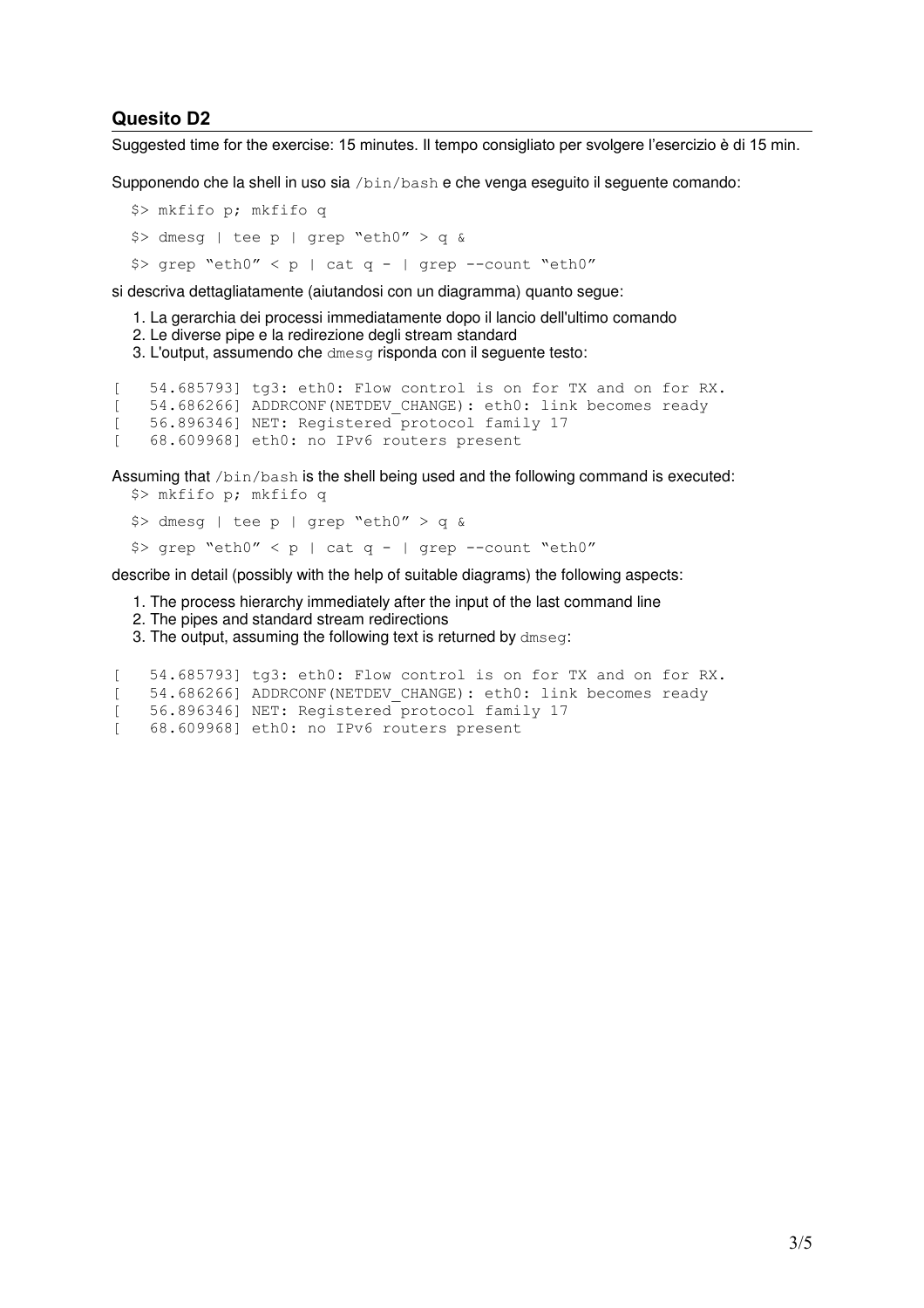Suggested time for the exercise: 15 minutes. Il tempo consigliato per svolgere l'esercizio è di 15 min.

Discutere i meccanismi di memoria condivisa (shmget/shmctl/... e mmap). Proporre inoltre un esempio di uso di uno dei due.

Compare the shared memory mechanisms (shmget/shmctl/... and mmap). Provide an example of use of one of the two mechanisms.